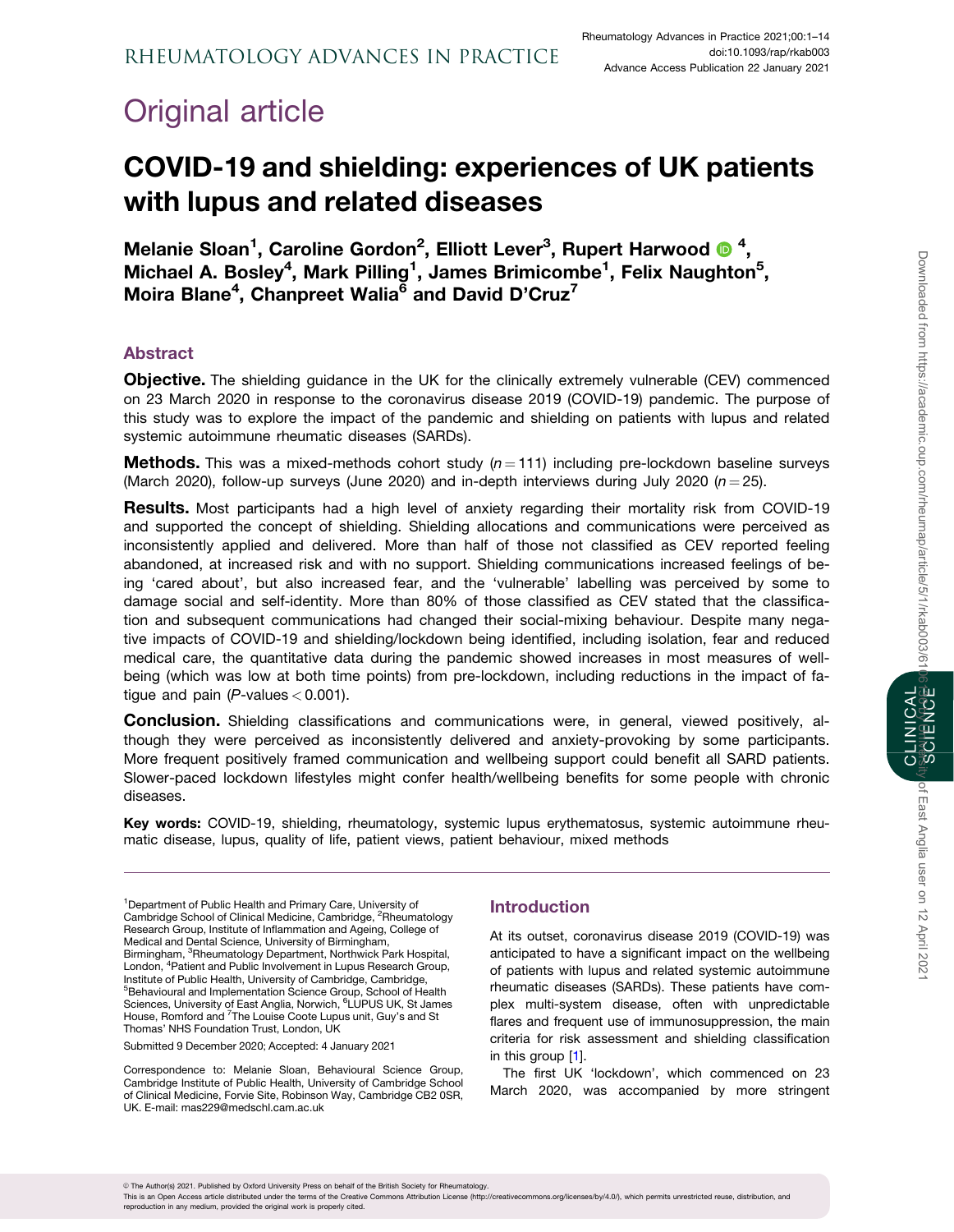#### <span id="page-1-0"></span>Key messages

- . The concept of shielding was supported by lupus/systemic autoimmune rheumatic disease patients and engendered more socially avoidant behaviour.
- . Inconsistently applied shielding allocation omitted many patients, generating feelings of abandonment and endangerment.
- . Multiple health/wellbeing measures improved unexpectedly during lockdown/shielding, probably from a slowerpaced lifestyle.

government guidance to those identified as being clinically extremely vulnerable (CEV), initially by National Health Service (NHS) digital [\[2\]](#page-11-0) and subsequently by hospital clinicians and general practitioners (GPs) for further eligible patients. The identification process and shielding guidance/timescales differed for each UK devolved nation. The CEV were advised to 'shield', which included not leaving homes/gardens (except for medical appointments) and physically distancing from other household members [[3](#page-11-0)]. As a group, lupus patients and those with related conditions are likely to have been affected disproportionately by the negative impact of shielding on mental health (MH) [\[4](#page-11-0)] owing to approximately one-third meeting shielding criteria [\[5\]](#page-11-0).

In addition, the adverse impact of other aspects of the pandemic on MH found in the UK population  $[6, 7]$  $[6, 7]$  $[6, 7]$  $[6, 7]$  $[6, 7]$ could also have impacted patients with lupus and related diseases disproportionately, in part owing to some of the identified risk factors also being associated with SARDs, including: having a pre-existing physical or mental health [[8\]](#page-11-0) condition and/or multimorbidity [\[6](#page-11-0)]; lower income and/or not having a job [\[9\]](#page-11-0), with prepandemic studies having found employment and income disadvantage among lupus and SARD patients [\[10](#page-11-0)–[12](#page-12-0)]; and reduced access during the pandemic to normal chronic illness care [\[13–15](#page-12-0)]. Our previous COVID-19 study found that the majority of this cohort of participants reported that disruptions to their medical care had adversely impacted their MH [\[14](#page-12-0)].

Although the published literature suggests the possibility of multiple negative impacts of the pandemic on SARD patients [\[4,](#page-11-0) [5,](#page-11-0) [13,](#page-12-0) [14](#page-12-0)], the aim of this study was to explore in depth the nature and magnitude of the negative impacts (within the limits of the sample), particularly in relationship to shielding.

## **Methods**

Detailed methods, including the consolidated criteria for reporting qualitative research (COREQ) checklist [[16](#page-12-0)], are provided in [Supplementary Data S1](https://academic.oup.com/rheumap/article-lookup/doi/10.1093/rap/rkab003#supplementary-data), available at Rheumatology Advances in Practice online.

## Data collection

This mixed-methods study integrates findings from: (a) quantitative and qualitative data from a cohort of participants [\[14](#page-12-0)] who completed both pre-lockdown baseline (4–10 March 2020) and follow-up (10–21 June 2020) online surveys; (b) a content and qualitative analysis of COVID-19 posts on the LUPUS UK forum (March– August 2020); and (c) in-depth interviews (July 2020).

The cohort was from a pre-existing longitudinal study [[14](#page-12-0)] focusing on MH/wellbeing, medical care and peer support (pre-registered: ISRCTN-14966097). Informed consent was obtained before surveys and interviews. The online surveys were made available on the LUPUS UK forum and Lupus support UK Facebook group for study sign-up for any prospective participant meeting the following inclusion criteria: a diagnosis of lupus/other related SARD (as detailed on participants' clinic letters);  $\ge$ 18 years of age; and resident in the UK.

Ethical approval was obtained through the Cambridge Psychology Research Committee (PRE.2019.099: approval for original peer-support trial; PRE.2020.089: approval for COVID-19 related changes to survey and interviews; and PRE.2018.120: approval for analysis of the LUPUS UK forum).

The primary outcome measure was the Warwick-Edinburgh Mental Wellbeing Scale (WEMWS) [\[17](#page-12-0)], with the follow-up survey adapted to include questions on the impact of the pandemic and shielding. Survey responses were analysed and used to inform purposive sampling (non-random selection of interviewees to ensure a wide range of socio-demographics and experiences/views). Interviews explored participants' experiences of the shielding policy, communication, medical care, and perceived impacts on MH and behaviour. Interviews were conducted by M.S., predominantly by telephone. They lasted  $\sim$ 1 hour and were audio-recorded and transcribed verbatim. Interviewing continued until thematic saturation [\[18](#page-12-0)] (no novel findings from subsequent interviews) was reached.

#### Analysis

Integration of data sources occurred throughout, with the qualitative components being analysed thematically [[19](#page-12-0)] to further explore and explain quantitative results. Validity and reliability were enhanced by: M.S. coding all data (using Nvivo12), R.H. double-coding 25% of transcripts, E.L. and M.A.B. reviewing qualitative data and independently generating proposed themes, confirming that patients were in agreement with arising themes (member checking) [[20\]](#page-12-0), triangulation of multiple data sources and consideration of deviant cases [[21](#page-12-0)]. Emerging themes were then agreed by the wider team, including patient representatives. Quantitative data were analysed using SPSS v.26 (IBM Corp., Armonk, NY).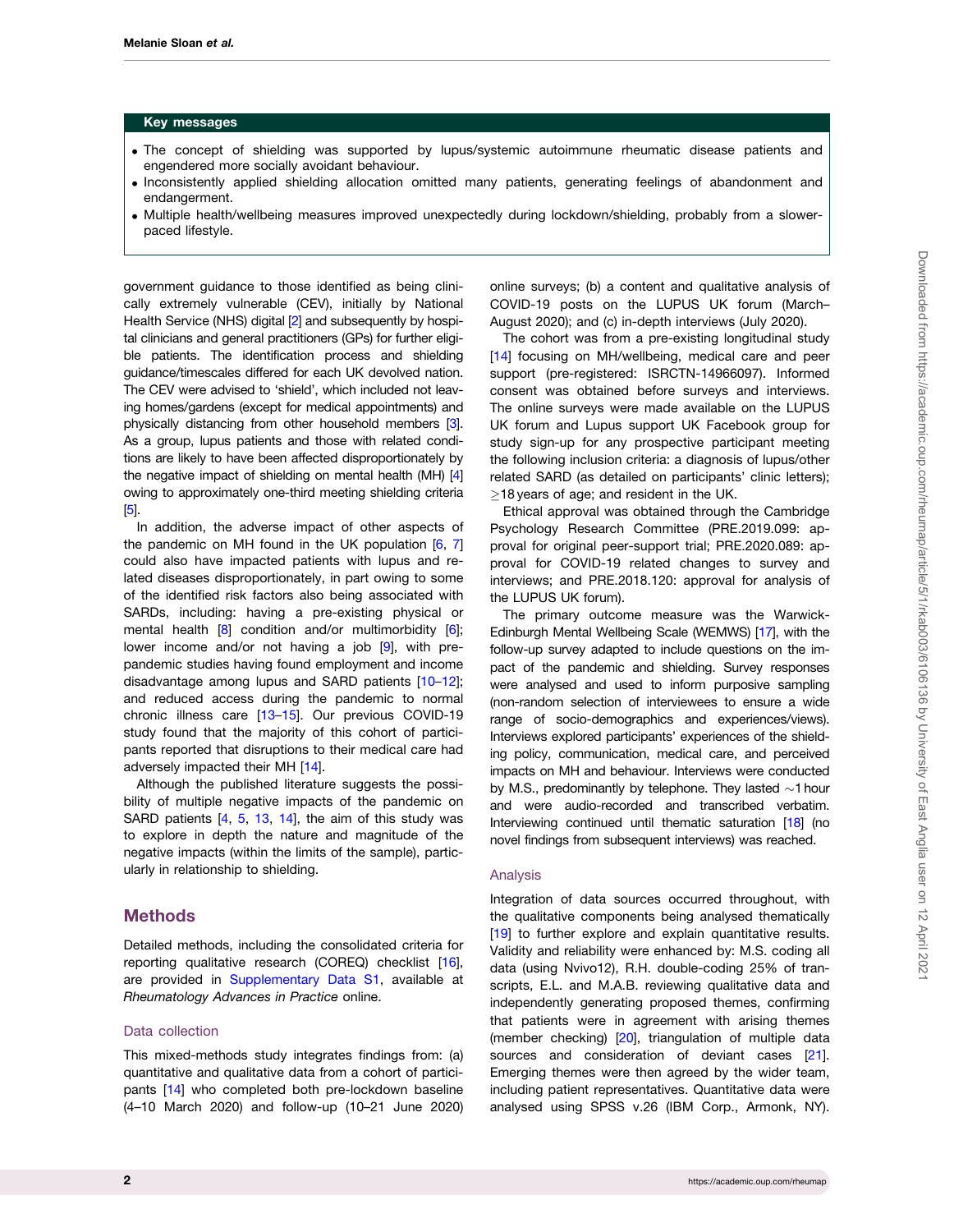| <b>Characteristic</b>                 | <b>Number</b><br>(survey, $n = 111$ ) | Percentage<br>(survey) | <b>Number</b><br>(interview, $n = 25$ ) | Percentage<br>(interview) |
|---------------------------------------|---------------------------------------|------------------------|-----------------------------------------|---------------------------|
| Age band (years)                      |                                       |                        |                                         |                           |
| $20 - 29$                             | 20                                    | 18                     | 5                                       | 20                        |
| $30 - 39$                             | 18                                    | 16                     | 3                                       | 12                        |
| $40 - 49$                             | 23                                    | 21                     | 6                                       | 24                        |
| $50 - 59$                             | 31                                    | 28                     | 5                                       | 20                        |
| 60-69                                 | 15                                    | 14                     | 4                                       | 16                        |
| $70+$                                 | $\overline{4}$                        | 4                      | 2                                       | 8                         |
| Diagnosis                             |                                       |                        |                                         |                           |
| <b>SLE</b>                            | 87                                    | 78                     | 15                                      | 60                        |
| <b>UCTD</b>                           | $\overline{7}$                        | 6                      | $\overline{4}$                          | 16                        |
| SSS                                   | 5                                     | 5                      | $\overline{c}$                          | 8                         |
| MCTD or overlap CTD                   | 6                                     | 5                      | $\mathbf{1}$                            | 4                         |
| Cutaneous lupus                       | 4                                     | 4                      | 2                                       | 8                         |
| Probable or incomplete lupus          | $\overline{2}$                        | $\overline{c}$         | 1                                       | 4                         |
| Employment                            |                                       |                        |                                         |                           |
| Employed full time                    | 27                                    | 24                     | 5                                       | 20                        |
| Employed part time                    | 22                                    | 20                     | 5                                       | 20                        |
| Self-employed                         | $\overline{7}$                        | 6                      | 3                                       | 12                        |
| Not currently working owing to health | 31                                    | 28                     | $\overline{7}$                          | 28                        |
| Retired                               | 19                                    | 17                     | 5                                       | 20                        |
| Other                                 | 5                                     | 5                      | 0                                       | 0                         |
| Ethnicity                             |                                       |                        |                                         |                           |
| Asian                                 | 6                                     | 5                      | $\overline{c}$                          | 8                         |
| White                                 | 100                                   | 90                     | 19                                      | 76                        |
| <b>Black</b>                          | $\overline{2}$                        | $\overline{c}$         | $\overline{c}$                          | 8                         |
| Mixed race                            | 3                                     | 3                      | $\overline{2}$                          | 8                         |
| Gender                                |                                       |                        |                                         |                           |
| Female                                | 109                                   | 98                     | 25                                      | 100                       |
| Male                                  | $\overline{2}$                        | $\overline{c}$         | 0                                       | 0                         |
| Qualifications                        |                                       |                        |                                         |                           |
| None                                  | $\overline{2}$                        | 2                      | 0                                       | 0                         |
| GCSE/O levels (equivalent)            | 19                                    | 17                     | 4                                       | 16                        |
| A levels (or equivalent)              | 25                                    | 23                     | 5                                       | 20                        |
| Degree or above                       | 60                                    | 54                     | 16                                      | 64                        |
| Prefer not to say                     | 5                                     | 5                      | 0                                       | 0                         |
| Country of residence                  |                                       |                        |                                         |                           |
| England                               | 84                                    | 76                     | 17                                      | 68                        |
| Scotland                              | 16                                    | 14                     | 5                                       | 20                        |
| Wales                                 | 9                                     | 8                      | 3                                       | 12                        |
| Northern Ireland                      | $\overline{2}$                        | $\overline{c}$         | 0                                       | 0                         |
|                                       |                                       |                        |                                         |                           |

#### TABLE 1 Participant characteristics  $(n = 111)$

Adapted with permission from Sloan et al. [[14](#page-12-0)].

Test diagnostics were examined, and all were satisfactory. Student's paired  $t$  tests were used for assessing change over time for continuous outcomes, and  $\chi^2$  test or Fisher's exact test for categorical outcomes.

## **Results**

Survey respondents ( $n = 111$ ) and interviewees ( $n = 25$ ) encompassed a broad range of socio-demographic characteristics, although all but two participants were female (Table 1). Fifty-one per cent of survey participants reported being allocated to the shielding category. Any percentages/statistics reported are from the surveys.

Four key themes were identified: (a) impact of COVID-19 on MH/wellbeing; (b) inconsistency in risk classification and communication; (c) the impact of the risk classification and shielding on multiple domains; and (d) lessons learnt from lockdown lifestyle for SARD management.

### Theme 1: impact of COVID-19 on MH/wellbeing

The primary outcome measure of wellbeing, using changes in the total WEMBS (scale from 14 to 70, with higher scores representing better wellbeing), showed a small and non-statistically significant improvement  $(P = 0.084)$  from pre-lockdown (38.6) to during-pandemic (39.8) surveys, with no significant difference between shielders and non-shielders.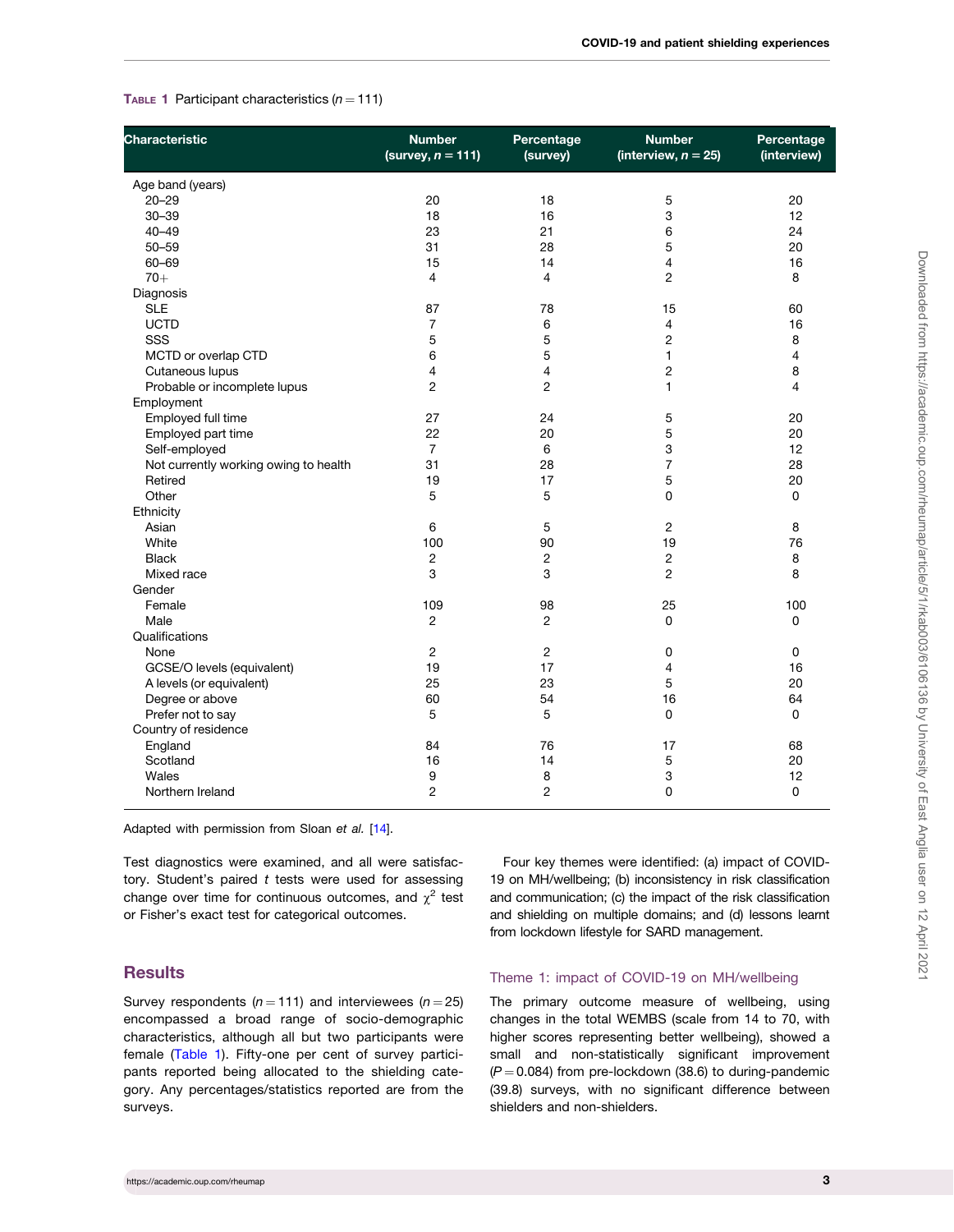#### Negative influences on MH

#### Isolation

The three inter-personal WEMBS wellbeing measures (feeling useful, interested in other people, and feeling close to others) all showed (non-significant, P-values  $> 0.1$ ) small reductions during lockdown. Multiple participants discussed feeling isolated and depressed from reduced social interaction, which was especially severe among those fully following shielding guidance and living alone:

Dark moods ... loneliness. Hard living on my own. Very dark days. (Participant 67, 60–69 years old)

## Fear

Many participants estimated their mortality risk from COVID-19 as very high and expressed great anxiety during interviews and in forum conversations. Anxiety was often discussed as being increased by official correspondence identifying vulnerability 'in black and white' or, conversely, through not having received specific or sufficient information:

I felt afraid and quite panicked, which led to a massive flare, which lasted 6 weeks.... I don't know if I will ever feel safe again. (Participant 132, 40–49 years old)

Non-shielders who felt they should have been allocated to the shielding group reported increased fears around potential exposure:

I really can't afford to lose my job, but I really am so scared of dying!!!... I've already been told by my lovely nurse I have a DNR [do not resuscitate order] on my record for COVID-19 and I will not make it through it. This I know myself; I can't fight. (Forum, 40– 49 years old)

Additional risk factors, such as being from a Black, Asian and minority ethnic (BAME) group, also increased anxiety:

Did make me worry more ... mainly because they still don't know for a fact why black people were dying so much ... very scary and made me a lot more vigilant in being careful and safe. (Participant 136, 30–39 years old)

#### Decreased medical support

Fewer than 30% of survey respondents agreed that they had felt medically supported during the pandemic. Most reported cancellations of appointments, and some received no communications or response to requests for help from rheumatology departments:

Flaring badly ... unable to get hold of my rheumatology team to help me ... much more depressed than I was before the coronavirus outbreak. This is partly due to isolation from friends and family but also because I have felt very vulnerable due to my inability to get the medical support I have needed. (Survey, 40–49 years old)

## Positive influences on MH

#### Less pressure and increased parity

Most WEMBS measures were higher during lockdown than pre-lockdown, with three significant improvements using Student's paired  $t$  test: feeling relaxed [mean difference (MD) 0.279, 95% CI: 0.103, 0.455,  $P = 0.002$ ], energy to spare (MD 0.198, 95% CI: 0.027, 0.0370,  $P = 0.024$ ) and dealing with problems well (MD 0.243, 95% CI: 0.055, 0.432,  $P = 0.012$ ). Negative impacts on MH were found to have significantly lower scores (less impact) during lockdown, as shown in [Fig. 1](#page-4-0). The largest changes were in reductions in the impact of being unable to be as physically active as desired (MD  $-0.752$ , 95% CI  $-1.01$ ,  $-0.495$ ,  $P < 0.001$ ), the impact of fatigue and pain on lives, and being made to feel lazy (P-values  $<$  0.001). These findings were explored during interviews, with participants surmising that a reduction in pressure of normal life combined with the rest of society being restricted in a similar manner reduced the negative impact on the chronically diseased:

In terms of the parity, so everyone is locked in so ... we haven't obviously met up, but then no-one has, so we're all in the same boat, so I'm not missing out, which is nice. (Participant 108, 30–39 years old)

#### **Resilience**

The majority of participants felt they had coped better with lockdown than the general population (66% of survey participants), explained, in part, as already having heavily constrained lives pre-pandemic and/or greater resilience from living with a chronic disease:

We are a group of people who know how to deal with this. More than most. We are all fighters who know our bodies better than anyone. (Participant 55, 40–49 years old)

[Fig. 1](#page-4-0) shows the changes to impacts on mental health from baseline (pre-lockdown, March 2020) to follow-up (June 2020).

## Theme 2: inconsistency in classification and communication

#### Communication of risk group

Although some participants received prompt communication of their risk group in late March 2020, there were often reports of long delays, and others reported receiving no information at all (22%) or conflicting information (10%). Qualitative analysis indicated that many participants who felt they should have been classified as CEV were not. [Fig. 2](#page-5-0) contains additional data on the varied reactions to shielding classification and text communications. More than 50% of those allocated to the shielding group agreed that the shielding allocation and communications had made them feel supported by the government and cared about by clinicians. However, 73.4% of shielders also agreed/strongly agreed that CEV classification and communications had increased worries about health:

It made me feel like they actually knew I had serious health conditions and that they cared. [yet also] ... worried as it kind of makes you realize how vulnerable you really are and how dangerous.... (Participant 136, 30–39 years old)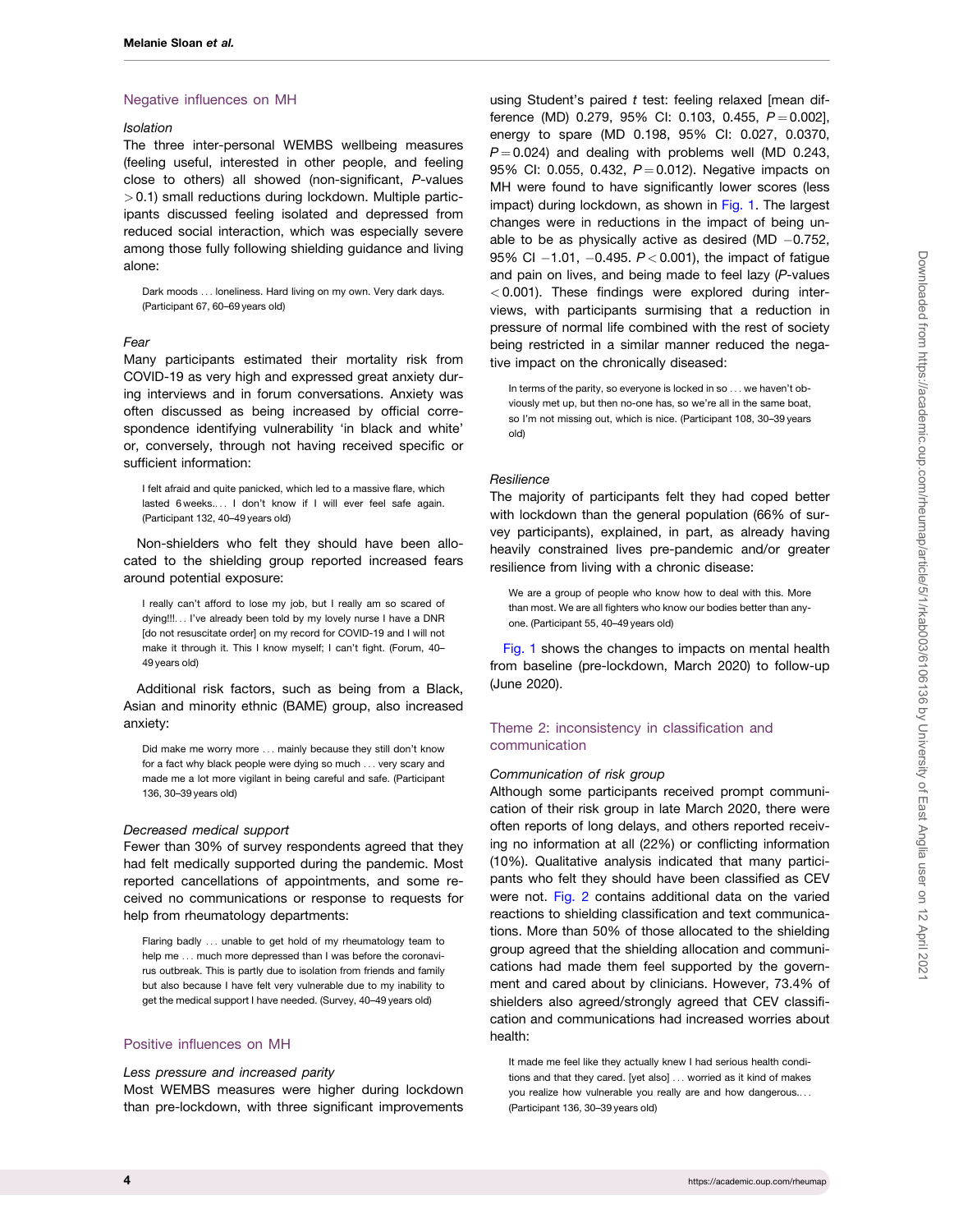

<span id="page-4-0"></span>FIG. 1 Changes to impacts on mental health from baseline (pre-lockdown, March 2020) to follow-up (June 2020)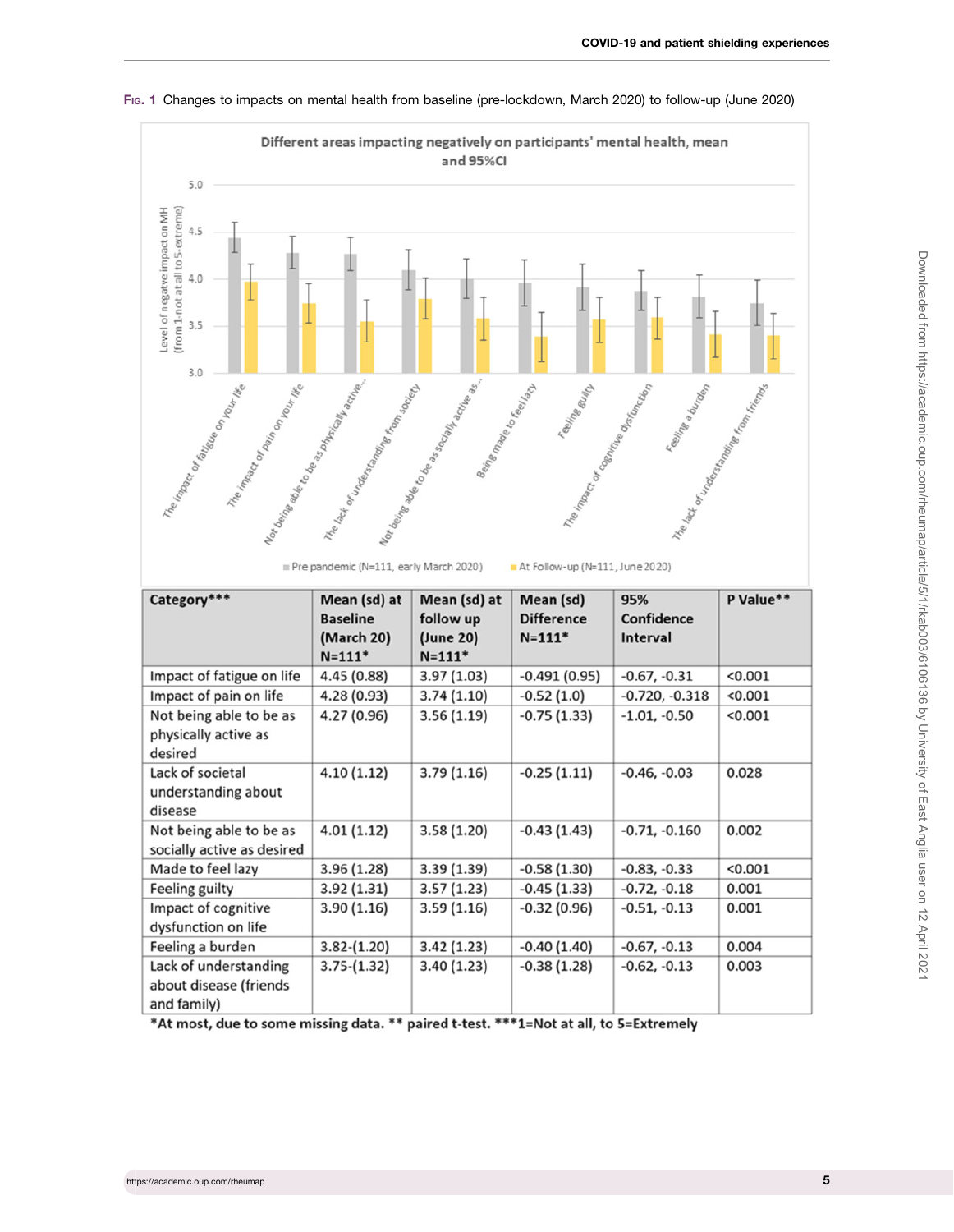

## <span id="page-5-0"></span>FIG. 2 Reactions to allocation of risk group and views on government/National Health Service texts

That you're in mind I guess, that they're thinking about you and your health and your medications, and the implications of Covid on that, so I guess cared for (Ppt 108, 30s)

group/shielding group even though I know I am... I feel like I'm totally on my own dealing with this.  $(Formula - 30s)$ 

I felt quite isolated and felt in limbo as I felt as though I was at risk which wasn't recognised (Survey, 30s)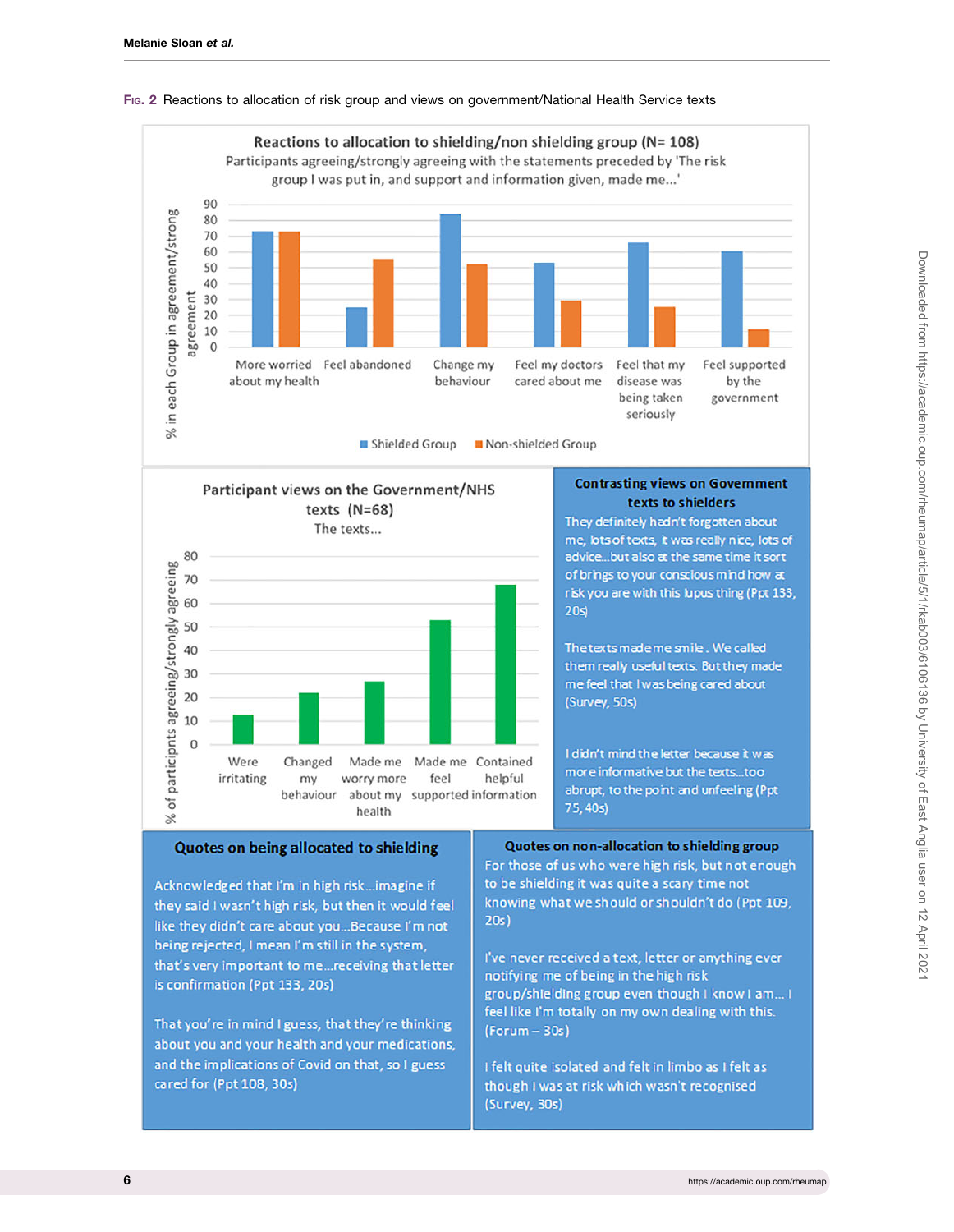A similar percentage (73.0%) reported feeling more worried about their health as a result of not being allocated to shielding. Interviews identified that they felt at greater risk, but without individual support or guidance in managing that risk. There was a statistically significant difference (Fisher's exact test,  $P = 0.016$ ) in the proportion of non-shielders (55.8%) who felt 'abandoned' due to their risk grouping and subsequent communications compared with shielders (25.5%):

I haven't felt supported by the government at all, either individually or as a key worker.... As a high-risk group, I feel we were a forgotten grey area. (Participant 10, 60–69 years old)

## Ongoing communication: keeping informed and supported

Following the shielding classification, shielded participants received communications offering advice and support from a variety of sources, including clinicians, local council officials, volunteers, NHS and/or government. However, the quality and quantity of communication and support received varied. The majority of interviewees appreciated both the information and 'not being forgotten':

They [volunteer] cared ... called me at least four times.... They were really helpful, and I felt like the person I was talking to genuinely cares and gave me all the information that was available ... the 'phone calls really made a difference. (Participant 136, 30– 39 years old)

More than 50% found individual government/NHS text messages supportive and a source of helpful information, although a minority felt they were too impersonal or uninformative. However, government briefings were widely criticized owing to a lack of shielding information:

I feel that as a group, shielders have been ignored in general during the 3 months of lockdown and have not really been involved in any of the discussions about shielding. (Forum, 60–69 years old)

## Pandemic communications received as part of UK general population

Central government's decisions and communications were generally considered by participants to be inconsistent and indecisive, leading to widespread distrust. Opinions on communications from the devolved governments, especially Scotland, were generally positive in terms of perceptions of clarity and transparency. The frequent government reports highlighting that mortality was largely among those with 'underlying health conditions' was found to exacerbate social and medical insecurity in some:

I think it began with [Prime Minister's] assertion that only the elderly and those with underlying conditions would be adversely affected.... By stating this, over and over again, he minimized this part of society. A huge group of people who, from the very top, didn't really matter; it was 'only' them, almost expendable. (Participant 29, 40–49 years old)

[Table 2](#page-7-0) contains further quotations on positive and negative communication experiences.

## Theme 3: the impact of the risk classification and shielding on multiple domains (identity, society, support and behavioural)

Being classified (or not) as CEV had wide-ranging effects on multiple domains of participants lives.

#### **Identity**

For many participants, the shielding classification provided medical and societal acknowledgement, and validation of the severity of their disease. However, the term 'clinically extremely vulnerable' was sometimes reported to have negative impacts on social and selfidentity:

I had lupus, but it didn't stop me working, running, living my life. Then lockdown happened, and I got all the shielding texts basically saying don't go out or you'll die.... It feels like my whole identity and life has been pulled from underneath me, that I'm now a different person, an ill person, worse, whose illness impacts on those I love. (Forum, 40–49 years old)

Conversely, many of those who did not receive the shielding classification, yet felt they met the criteria, expressed feelings of abandonment. For many, this was experienced as a further extension of the invalidation faced when struggling to obtain a diagnosis, understanding, support and care:

Nobody's contacted me, nobody's told me to shield.... I feel neglected.... I asked the receptionist, "Can I ask why I haven't had a shielding letter?", and she said, "Well, it's only sick people that have the letter", and I said, "So you don't consider me sick?", and she said, "Well, you haven't got cancer, have you?" (Participant 28, 50–59 years old)

#### Society: inclusion vs social stigma

Participants generally reported greater local social inclusion and support during shielding/lockdown than prepandemic. There was a feeling of solidarity from the whole population being 'in the same boat' as the chronically diseased in their restricted lifestyles, and recognition of the seriousness of their diseases. However, there were sometimes also perceptions of social stigma, particularly feeling 'blamed' that lockdown restrictions for the whole population were to protect only the vulnerable:

It makes you feel like you're a burden on society, ... message that has been sent out by the government, that we've all gone into lockdown to help shielded and the old people.... We're made to feel othered, we are something else ... incredibly isolating. (Participant 10, 60–69 years old)

#### Support with employers and provisions

The shielding classification led to support for working from home and obtaining provisions. The measures were generally very well received, although one shielder felt her employer's insistence she work from home owing to her classification was discriminatory.

The negative impact of not receiving a shielding classification was often considerable, particularly for keyworkers expected to work in high-risk health-care/ school environments, despite feeling at very high risk from COVID-19: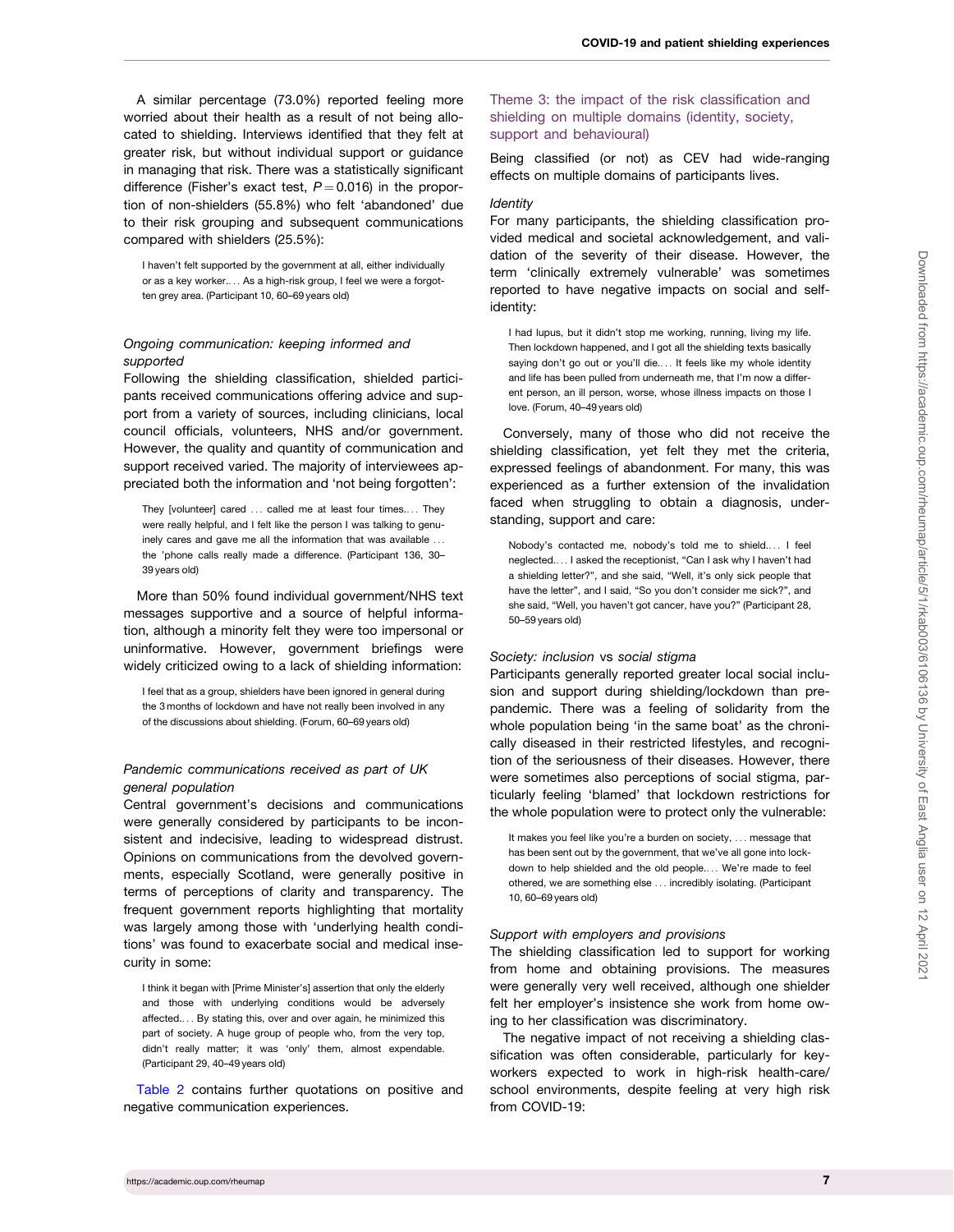#### <span id="page-7-0"></span>TABLE 2 Communication experiences

| <b>Type of communication</b>                               | <b>Positive communication experiences</b>                                                                                                                                                                                                                                                                                                                                                                                                                                                    | <b>Negative communication</b><br>experiences                                                                                                                                                                                                                                                                                                                                                                                                                                                                                                                                             |
|------------------------------------------------------------|----------------------------------------------------------------------------------------------------------------------------------------------------------------------------------------------------------------------------------------------------------------------------------------------------------------------------------------------------------------------------------------------------------------------------------------------------------------------------------------------|------------------------------------------------------------------------------------------------------------------------------------------------------------------------------------------------------------------------------------------------------------------------------------------------------------------------------------------------------------------------------------------------------------------------------------------------------------------------------------------------------------------------------------------------------------------------------------------|
| Communication with individuals                             | Appreciation of regular communica-<br>tion by multiple methods<br>It was really good, because they [local<br>council] also 'phoned and there was a<br>helpline if you needed anything, and<br>they'd 'phone every now and again to<br>check you were OK It was just<br>knowing it was there and if I did need<br>it, it was just a phonecall away<br>You get your letters as well, so you're<br>always being reminded that there's<br>something there. (Participant 66, 40-<br>49 years old) | Disorganization and delays of initial<br>shielding communication<br>I wasn't told until the beginning of May<br>that I was high risk from the virus I<br>knew they were getting letters and I<br>thought, where's my letter?  I<br>thought, well maybe I'm not; maybe<br>they've reviewed me and I'm not high<br>risk, but it was odd, so I was shielding<br>anyway  confusing  disor-<br>ganized I really could have done<br>with their help at the very beginning.<br>(Participant 12, 40-49 years old)                                                                                |
| Ongoing communication: keeping in-<br>formed and supported | <b>Support and information from LUPUS</b><br><b>UK</b><br>If it hadn't been for updates from<br>LUPUS UK and my local [LUPUS UK]<br>branch, it would have been awful<br>It was extremely reassuring, like five-<br>star reassuring, and to know that the<br>helpline was there if I needed it, just<br>there, that security was very reassur-<br>ing. (Participant 22, 60-69 years old)                                                                                                      | Lack of government communication<br>To be mentioned in briefing once every<br>3 months when you are the part of so-<br>ciety most impacted by this and<br>whose lives have changed the most<br>is poor. Even if they had nothing else<br>to say, no new information, any sort<br>of acknowledgement that we exist<br>would have been welcomed.<br>(Participant 29, 40-49 years old)                                                                                                                                                                                                      |
| Pandemic communication as part of<br>UK general population | Confidence owing to perceived<br>consistency<br>Nicola Sturgeon she's been there ev-<br>ery day throughout the whole pan-<br>demic, and that's given me a real<br>confidence She takes questions<br>and she properly answers them;<br>she's just brilliant. I really feel we've<br>had very good, concise and clear<br>messages. (Participant 47, 50-<br>59 years old)                                                                                                                       | Perception of indecisiveness and in-<br>consistency of government<br>guidance<br>Because there's been so much to-ing<br>and fro-ing with decisions, so are we<br>wearing masks or not, are we in lock-<br>down or not lockdown, there was just<br>not really this is what we're doing and<br>here are the reasons, and we're all<br>going to stick to it. It was a bit wishy-<br>washy, I think, [so] not all that confi-<br>dent really, so I guess that you're go-<br>ing to have to look after yourself and<br>make the decisions for yourself.<br>(Participant 108, 30-39 years old) |

I really felt it [classification] was unfair.... I've never felt as scared to be potentially going into that [work] situation.... I was in tears a lot ... panic-type symptoms ... felt like I was alone.... It's just been such a trauma, and the lupus has been so bad from the stress. (Participant 47, 50–59 years old)

[Table 3](#page-8-0) contains further views of the impact of shielding on identity, society and support.

#### **Behavioural**

Risk classification and communications were reported [\(Fig. 2](#page-5-0)) by 84% of shielders (strongly agree/agree) to have changed their behaviour in terms of social mixing, compared with 52% of non-shielders (Fisher's exact test on all five categories,  $P < 0.001$ ). Discussions during interviews revealed that many participants were also balancing the risks and benefits themselves, with leaving the house for socially distant exercise being felt to be particularly impor-tant for their MH ([Fig. 3](#page-9-0)). However, more non-shielders (62%) reported leaving the house for exercise as opposed to 36% of shielders ( $\chi^2$  test,  $P = 0.006$ ).

Many non-shielders decided to shield, and 71% of those not allocated to the CEV group agreed that they had made up their own minds regarding risk decisions, with the majority assessing themselves as higher risk than allocated:

I'm taking no chances. I haven't gone through all those years just to let some virus kill me because some Doc decides I don't score enough points. (Forum, 60–69 years old)

Distrust in government was discussed as reducing adherence to guidance, particularly in relationship to the planned relaxing of shielding/lockdown. Most participants felt this was politically/economically motivated and stated they would make their own decisions, usually involving maintenance of greater socially avoidant behaviour:

Even if the government say things are alright, I'm going to do what's right for me ... because they've not been truthful. (Participant 75, 40–49 years old)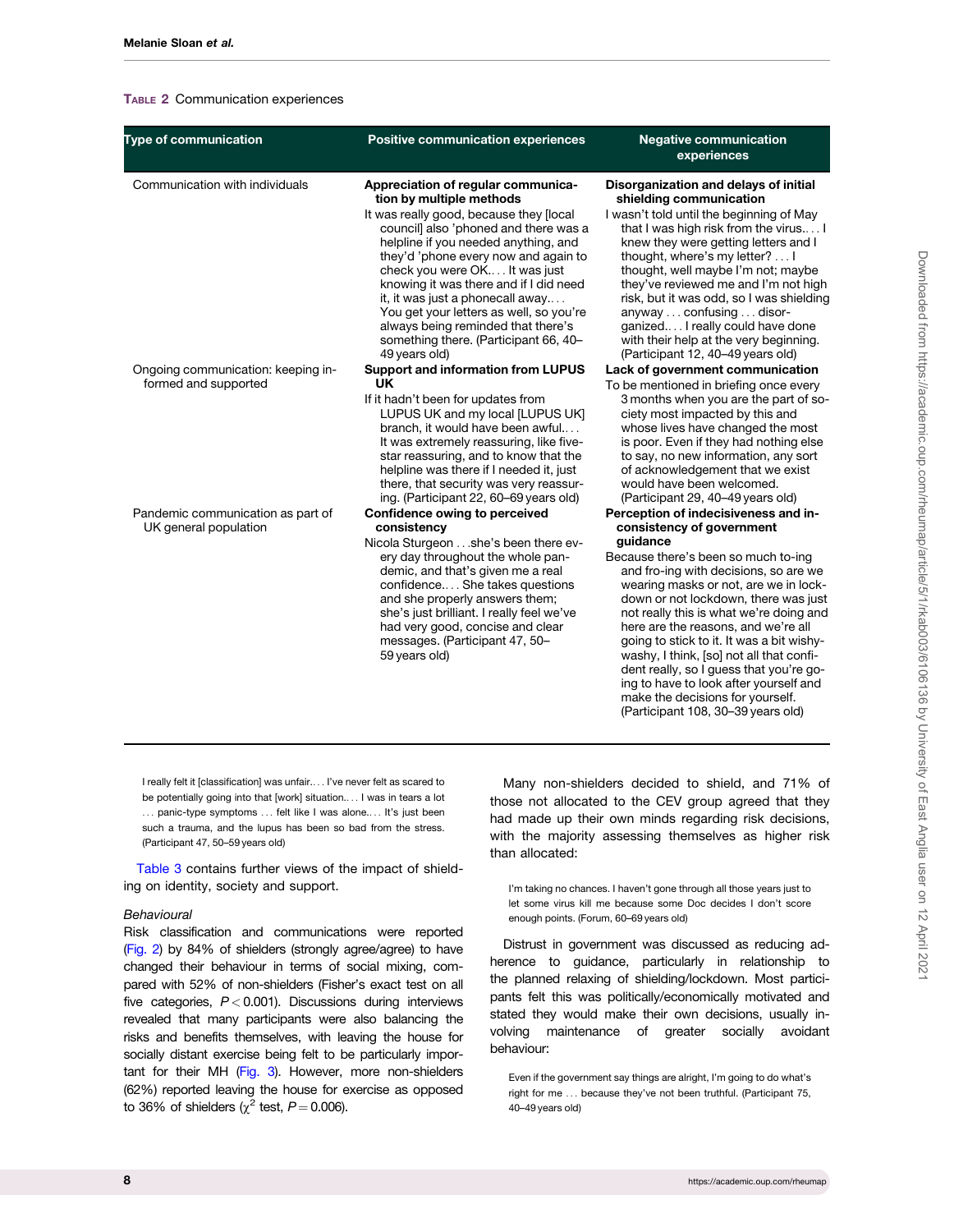## <span id="page-8-0"></span>TABLE 3 Patient views on impact of shielding/not shielding on identity and the social and practical impact

| <b>Identity</b>                    | Discordance in self vs official view of risk and dislike of disease being publicly<br>known                                                                                                                                                                                                                                                                                                                                                                                                                                                                             |
|------------------------------------|-------------------------------------------------------------------------------------------------------------------------------------------------------------------------------------------------------------------------------------------------------------------------------------------------------------------------------------------------------------------------------------------------------------------------------------------------------------------------------------------------------------------------------------------------------------------------|
|                                    | It's scary to see it in black and white that we are extremely vulnerable and high risk.<br>I've had lupus for 30 years, and I've never considered myself to be sick and vul-<br>nerable, so receiving the letters and texts is quite difficult to deal with In addi-<br>tion, I feel cross that my condition has now been exposed to everyone. (Forum,<br>50-59 years old)                                                                                                                                                                                              |
|                                    | Dislike of the term 'vulnerable' and increased fear owing to strongly worded<br>risk messaging                                                                                                                                                                                                                                                                                                                                                                                                                                                                          |
|                                    | I don't have any help with anything, and to then be told I'm extremely vulnerable and<br>actually at risk of this and there's the likelihood that I'll die if I catch this, it's just<br>scary I hate that [vulnerable] term, it's a terrible way to put it  so they use<br>such strong words because they want people to take it in and it to resonate with<br>people. (Participant 80, 20-29 years old)                                                                                                                                                               |
| Social                             | Increased understanding of severity of disease                                                                                                                                                                                                                                                                                                                                                                                                                                                                                                                          |
|                                    | I think when you have a chronic illness that isn't visible you can be regarded as a<br>hypochondriac If I was permanently in a wheelchair, most people would realize<br>there is a serious problem The fact that I had to shield really brought it home to<br>most of my family and friends. Nearly everyone telephoned to check on me. I had<br>messages on our village Facebook page offering help. (Participant 124, 70-<br>79 years old)                                                                                                                            |
|                                    | Blamed for lockdown, 'cast aside' by wider society                                                                                                                                                                                                                                                                                                                                                                                                                                                                                                                      |
|                                    | According to a large proportion of people, lockdown was introduced because of us<br>$\dots$ a constant refrain of, 'keep the vulnerable, that word again, inside and let us<br>get on with our lives.' This has made me so, so incredibly sad. I've worked hard<br>to make sure I contribute to society Now I'm cast aside, seen as someone that<br>needs to be locked away so as not to inconvenience everyone else. I find it hurtful<br>that so many people see that as a logical and acceptable solution. It really upsets<br>me. (Participant 29, 40-49 years old) |
|                                    | Increased local community cohesion                                                                                                                                                                                                                                                                                                                                                                                                                                                                                                                                      |
|                                    | She [daughter] said she's going to remember lockdown as the year her neighbours<br>became her family. It was such a small thing, but the impact was huge. We all felt<br>the community spirit. (Forum, 40-49 years old)                                                                                                                                                                                                                                                                                                                                                 |
| Support: employment and provisions | Difficulties and stress for those not meeting shielding criteria to obtain evi-<br>dence for employers                                                                                                                                                                                                                                                                                                                                                                                                                                                                  |
|                                    | I think whatever criteria the government set out for these letters somehow skipped<br>over SLE as an extremely complicated autoimmune disease itself GP really<br>wanted me to 'shield' for the 12 weeks as I'm very at risk, but because the criteria<br>didn't match she couldn't give me the letter. Obviously, everyone knows to use<br>their common sense and isolate at this time, but I needed this letter for work and<br>really had to fight for it. (Forum, 40-49 years old)                                                                                  |
|                                    | Practical support for shopping, medications and evidence for employers<br>appreciated                                                                                                                                                                                                                                                                                                                                                                                                                                                                                   |
|                                    | I think I probably got more support as it shows how serious and dangerous my situa-<br>tion is  priority slots for my shopping to be delivered  medication delivered<br>got the free food boxes delivered from the government I don't need to<br>physically return to work. It now feels a lot easier. (Participant 136, 30–39 years<br>old)                                                                                                                                                                                                                            |
|                                    | Disparate views on quality of government-provided food boxes                                                                                                                                                                                                                                                                                                                                                                                                                                                                                                            |
|                                    | The food parcels were excellent considering what they had to do quickly and for the<br>numbers needed. (Survey, 40-49 years old)                                                                                                                                                                                                                                                                                                                                                                                                                                        |
|                                    | The cheapest stuff And that again that message from the government is, is that's<br>what you're worth, we can furlough people at 80% of their salary, I'm not knock-<br>ing that, we can pay for this and that, and we can give you all a Nando's voucher<br>now, but you shielding people are just worth the world's worst toilet roll and an<br>onion the size of your head. (Participant 10, 60-69 years old)                                                                                                                                                        |

## Theme 4: lessons from lockdown lifestyle for SARD management

In addition to the improvements in MH shown in [Fig. 1](#page-4-0), self-reported fatigue, pain and overall health scores all improved from pre-lockdown to during lockdown, with overall health (out of 100) improving from 46.67 to 50.59  $(3.92, 95\% \text{ Cl: } 0.24, 7.60, P = 0.030)$ . This was explored in interviews, with some participants feeling that pacing

was easier and less guilt inducing owing to more homebased and/or online work and social lives:

I don't need to physically return to work ... offer to Zoom.... People now get that as a viable alternative, so that's a good outcome for me. (Participant 105, 50–59 years old)

Many participants discussed improvements in their health owing to the reduced pressure, both from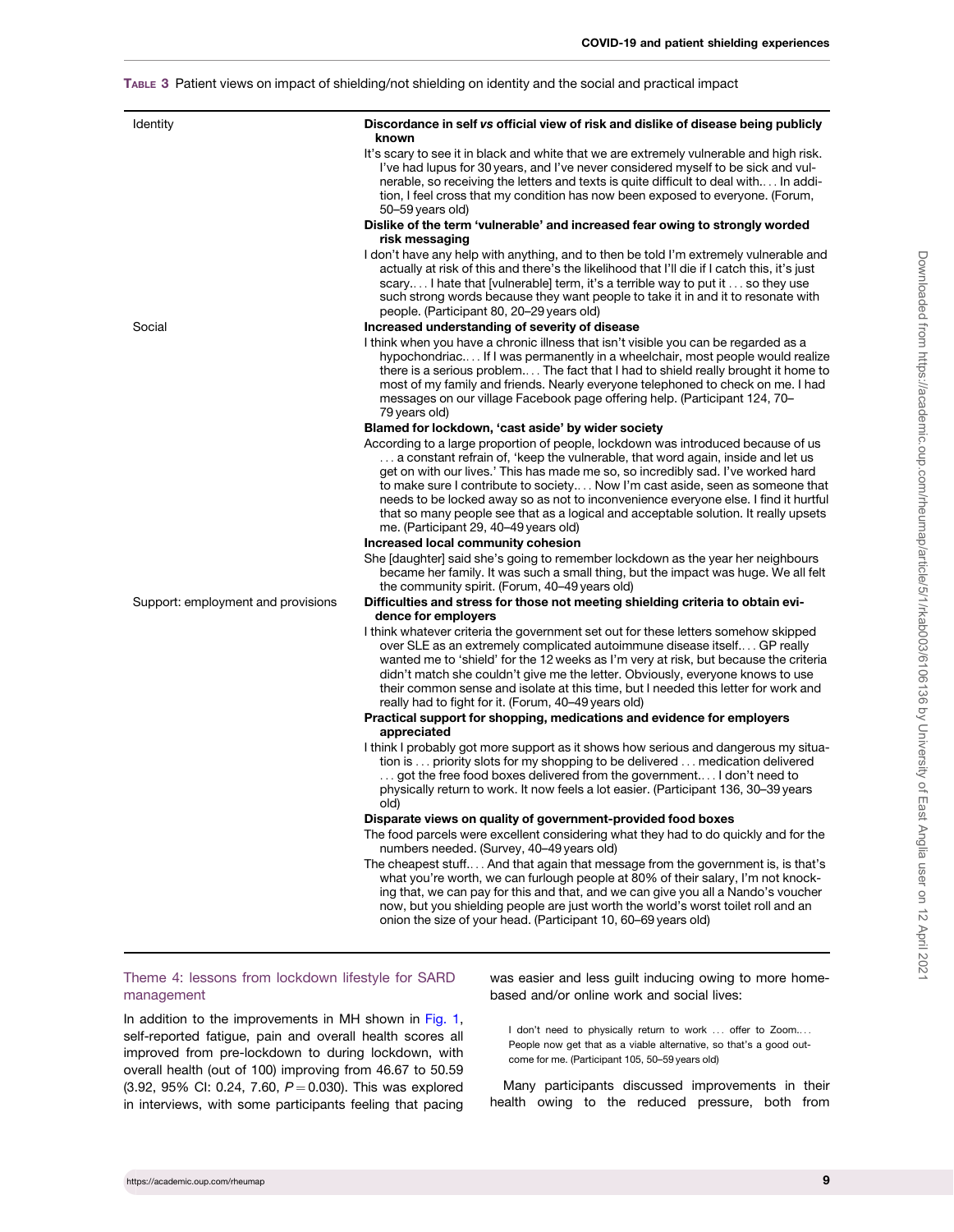<span id="page-9-0"></span>





My only concern was what if I have to go out, if I need to, do I have to follow this letter to the absolute letter, what if I needed to go to the Chemist...do I break that shielding rule and go and get [medication] if I really need it or do I have to wait until someone else can (Ppt 66, 40s)

I know that by 1 august I can just go out and do more stuff...I'd really like to get a change of view because I've been in this flat, a small flat for, well 4 months unless I go to the hospital or GPs and I don't have a garden (ppt 133, 20s)

I'm hoping next week we can be allowed out for a little walk. I'm scared my legs are going to give in if I don't get back to a little walk (Survey, 60s)

Decisions made independently of shielding grouping/advice

I knew I was more at risk and realised it was up to me to take care of myself... It seemed odd to be excluded considering all my medical issues - maybe the Government don't understand Sjögren's (Ppt 104, 70s)

I still won't go back to 'the new normal' life outside as, unlike the government, I have a slight bit of wisdom, and that slight bit of wisdom is telling me that we are far from safe...most of the recent announcements have been due to factors other than science! (Forum -age with-held)

I started to go out on my own for some fresh air, based upon the number of cases that had been recorded that week. This I think was a much better approach for me mentally, than waiting to be told what to do from on high. A control thing possibly? (Ppt 29, 40s)

themselves and from society, to maintain a normal life during lockdown:

I am in a much better place both mentally and physically than before lockdown.... I have been able to focus on me.... If I don't feel like doing something ... no guilt, shame, embarrassment. (Participant 111, 20–29 years old)

However, other participants reported increased symptoms and flares of disease activity. The importance of outdoor exercise was also regularly highlighted, and several considered that their health had worsened without the routine or purpose of work/socializing/exercising outside the home:

My mobility has been hugely affected ... very frustrated, angry and emotional ... managed my disease better when I was leaving the house; it gave me some purpose. Staying at home has left me alone with my pain. (Participant 132, 40–49 years old)

## **Discussion**

The principle of shielding was very well supported by the lupus and related SARD patients in this study. Many perceived it as a beneficent act of protection and care, providing information and practical support, and validation of the seriousness of their disease. However, the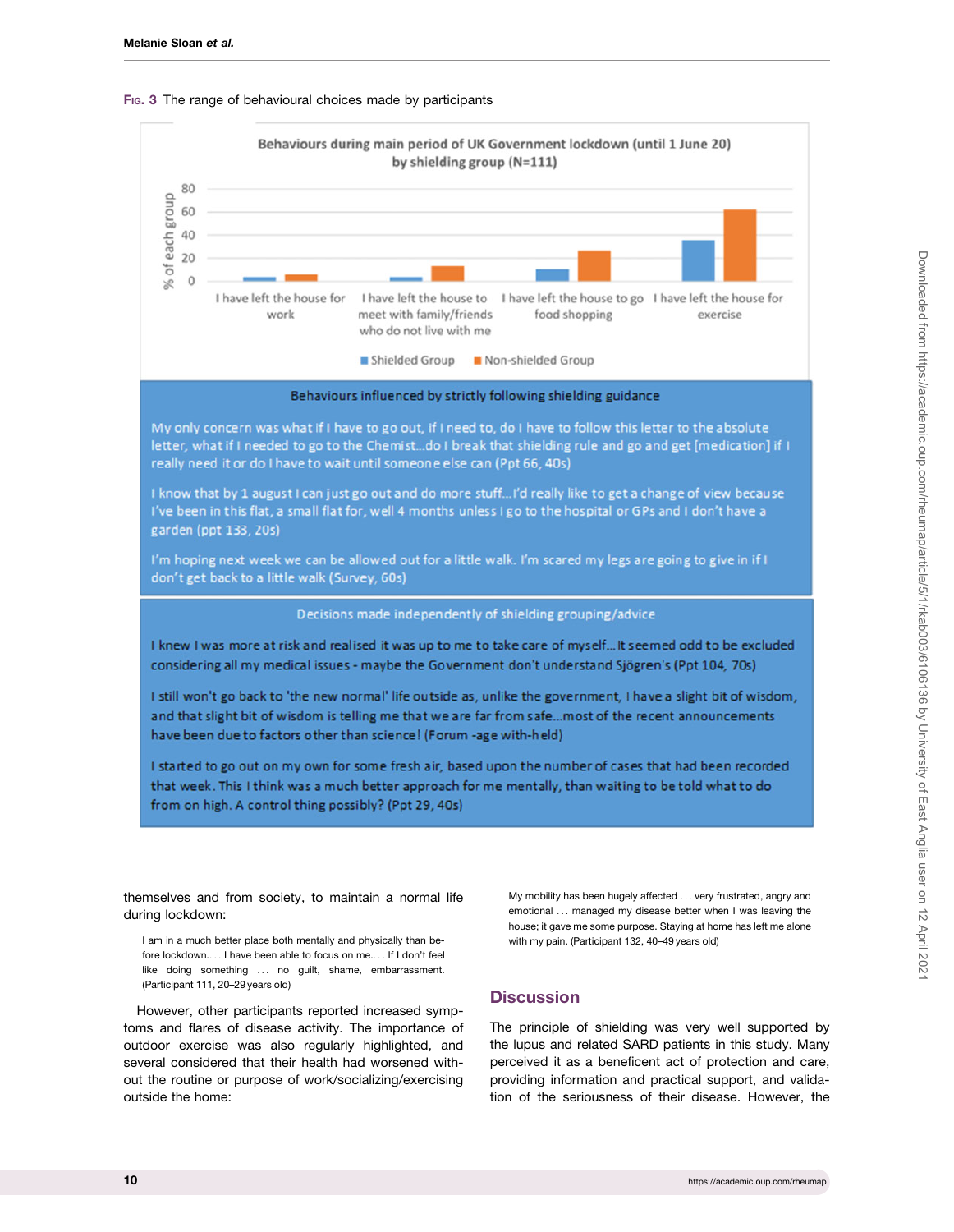<span id="page-10-0"></span>term 'vulnerable' was widely disliked. Some participants felt that being labelled 'vulnerable' subsumed all their other identities, exposed their disease status more widely than preferred and/or classed them as a separate (sometimes perceived as of lesser value) entity to the 'normal' population. This sense of being 'othered' [\[22](#page-12-0)] was reported by participants to have been exacerbated by government briefings often failing to inform or acknowledge the CEV group; providing reassurance to the general public that most deaths were among those with underlying health conditions [[23](#page-12-0)]; and/or reports of the de-prioritization of people with such conditions in inten-sive care units [[24\]](#page-12-0). This highlights the importance of communication strategies encouraging social cohesion and avoiding the implicit or accidental stigmatizing of any 'vulnerable' group.

Although strongly worded messaging about COVID-19 risk engendered more socially avoidant behaviours, it also greatly increased anxiety, which was reported by some to have precipitated disease flares. Fears were compounded by widespread distrust in central government, with perceptions of inconsistent messaging (although the devolved governments' pandemic communications were generally viewed favourably) and rapidly changing guidance, as reported in other studies [[25](#page-12-0)]. Although generating anxiety can ensure higher compliance with safety measures in pandemics [\[26\]](#page-12-0), we agree with a recent call for encouraging adherence to behavioural guidance while also promoting wellbeing and 'minimizing distress' [\[27](#page-12-0)]. This might be helped by more personalized risk assessments and more frequent, less negatively framed messaging. Many participants perceived their mortality risk from COVID-19 as very high, when evolving understanding (rarely communicated to patients) was that it was much less than initially assumed and only marginally raised for most SARD patients [\[28](#page-12-0), [29](#page-12-0)]. Although a recent study found a (slightly) increased allcause mortality rate in March–April 2020 for patients with SARDs and similar diseases compared with the general population [[30](#page-12-0)], it has not yet been ascertained how much of this increase was directly from COVID-19 or from the severe reduction and delays in medical care for lupus/SARDs, as reported in our previous study [\[14](#page-12-0)] and others [[31\]](#page-12-0).

Absent, delayed or miscommunication regarding shielding was identified in our research and other reports [[32](#page-12-0)], and caused additional distress and anxiety. Although personalized contact was most appreciated, the largely positive views of generic NHS/government texts (examples in [Supplementary Data S2](https://academic.oup.com/rheumap/article-lookup/doi/10.1093/rap/rkab003#supplementary-data), available at Rheumatology Advances in Practice online) suggest that these types of communication can be a cost-effective means of showing support and influencing behaviour (consistent with findings for other patient groups [[33](#page-12-0)]) and could be developed further for post-pandemic times. Both non-shielders and shielders who perceived a lack of communication/support from clinicians or government used terminology suggestive of an overall feeling of abandonment, as found in other studies including SARDs patients [\[14,](#page-12-0) [15\]](#page-12-0). Feelings of abandonment were highest in non-shielders, who often felt that they should

have been allocated to the shielding group. A study of patients with IBD also found a discordance between self-assessment and official COVID risk assessment, especially regarding immunosuppression [\[34\]](#page-12-0).

Caution is required in research comparing officially allocated shielding/non-shielding groups (e.g. Kipps et al. [[35](#page-12-0)]), because we found that shielding allocation did not lead to two distinct groups, owing to participants often making their own decisions. Although socially distant behaviour was reported to be greater in the governmentallocated shielded group, most participants also balanced the risks and benefits themselves, particularly in terms of the improvements to MH from leaving the house for socially distant exercise [[36](#page-12-0)]. The reduction in mobility and fitness reported by some shielding participants owing to confinement to the house was also found in studies of patients shielding because of other diseases [[37](#page-12-0)]. Many non-shielders independently attempted to follow the shielding guidance, but were sometimes unable to do so without support with employment or provisions. This caused great stress and potentially increased risk of COVID-19, especially among some keyworkers who were expected to continue working. Being omitted from shielding classification/communication often reinforced medical insecurity, invalidation and the perception of lupus and related SARDs being widely misunderstood, generated from previous dismissive responses and misdiagnoses common in this patient group [\[12,](#page-12-0) [38,](#page-12-0) [39\]](#page-12-0).

Overall wellbeing as measured by the WEMBS (<40 at both time points) places this cohort in the bottom 15% of UK population samples for wellbeing [[17\]](#page-12-0) and points to the requirement for more wellbeing support for SARD patients regardless of the additional pandemic challenges. There was an unexpected slight improvement (non-significant) between pre-lockdown WEMBS scores in early March 2020 and June 2020, and statistically significant improvements to multiple other health and wellbeing measures, including reductions in guilt, feeling a burden, and the impact of fatigue and pain on lives. Although not negating the need for urgent MH support for those most adversely impacted by the pandemic, this does raise questions regarding why this improvement might have occurred. Patients and the research team speculate that it might be attributable to the lockdown creating reduced pressure and greater opportunity to rest and pace activities without guilt or fear of societal or self-censure for being unable to participate fully in life. SARD patients might also have had greater resilience to potential adverse impacts on MH from lockdown/ shielding as a result of having pre-adapted to a physically and socially constrained lifestyle and having more developed coping strategies than the general population. However, some situations that led to improvements are clearly not replicable in non-pandemic times, such as the reported reductions of sadness in missing out on 'normal' life owing to the general population being in lockdown.

Limitations of this study include the fact that diagnoses were self-reported. The very few male participants and an under-representation of some ethnic groups, as is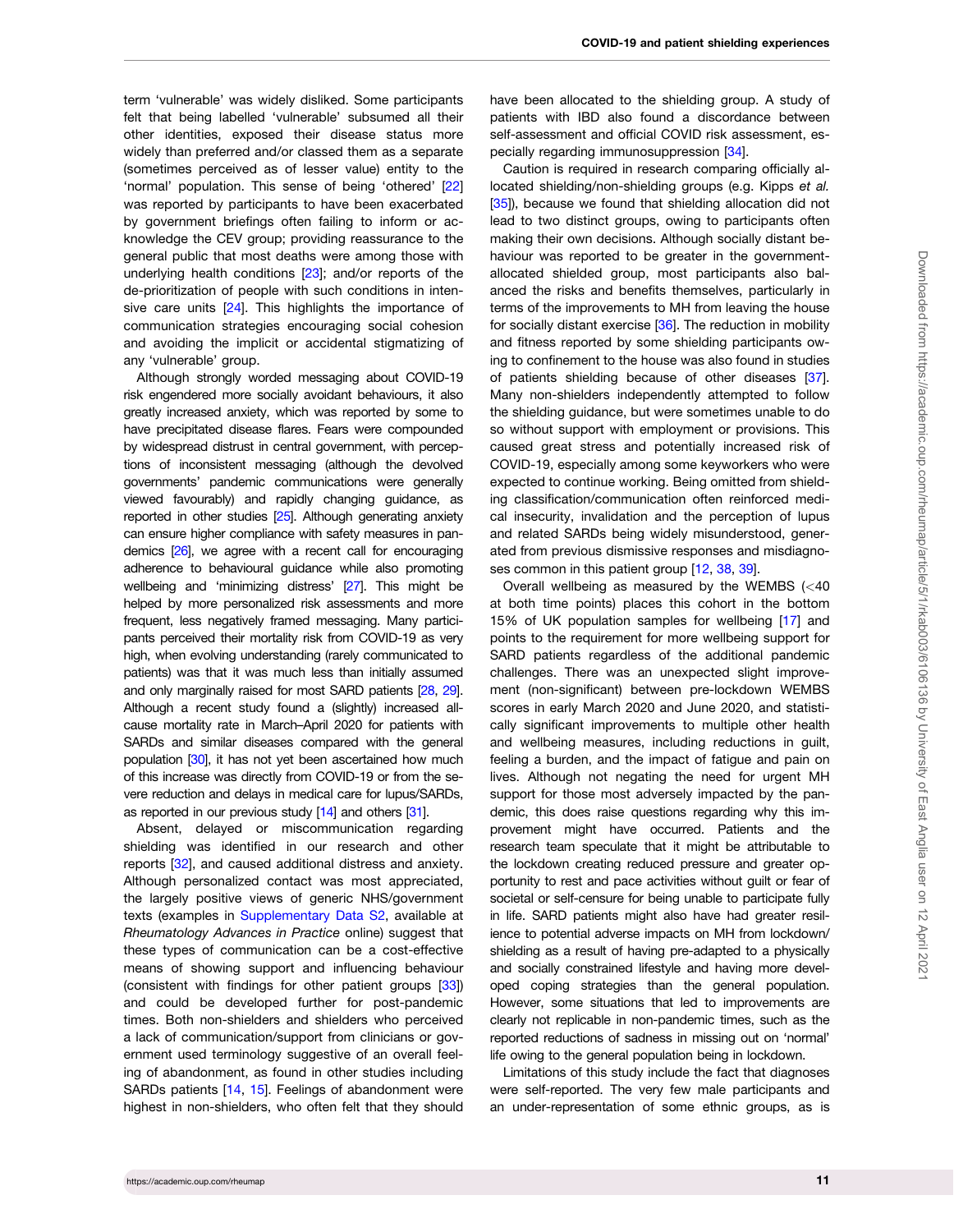<span id="page-11-0"></span>common in research in this patient group [\[40\]](#page-13-0), reduce the generalizabilty. Purposive sampling allowed for a more representative balance of ethnic groups for interviews, and other socio-demographic groups were well represented in both surveys and interviews. All participants were initially recruited through online support groups, and group members might differ in their experiences and behaviours compared with the wider lupus and SARD population. It is important to note that the findings of this study are from only the early stage of the pandemic, and views and wellbeing might well change as the pandemic progresses. Strengths include increased validation from triangulation from multiple data sources, member checking [\[20\]](#page-12-0) and anomalous case analyses [\[21](#page-12-0)].

In conclusion, there was a widespread fear of dying from COVID-19 and a high level of support for social distancing measures, including shielding. Classification and communications were perceived as inconsistent, and many SARD patients who felt that they were at high risk from COVID-19 were not advised that they should shield. Although fear, isolation and the reduction in medical care were reported to have impacted physical and mental health negatively, some improvements occurred, probably attributable to a reduced pace of life during lockdown. This highlights the importance of clinicians advising on modifications to busy pre-disease lifestyles, self-management with pacing strategies and flexible working for many with chronic diseases where fatigue is a major life-changing symptom.

At the time of writing, 'long COVID' clinics are being established for those experiencing ongoing symptoms, including fatigue, cognitive dysfunction and pain. We strongly advocate for this type of support to be extended to patients with SARDs and other chronic diseases with similar debilitating symptoms that are often experienced for many years, with limited/no support to date.

## Supplementary data

[Supplementary data](https://academic.oup.com/rheumap/article-lookup/doi/10.1093/rap/rkab003#supplementary-data) are available at Rheumatology Advances in Practice online.

## Acknowledgements

Multiple SARD patients contributed to this research. A group of five highly engaged patient representatives, three of whom met the criteria for co-authorship on this paper, assisted with developing the research questions, designing surveys and discussing and analysing the data. With particular thanks to Lynn Holloway and Colette Barrere, expert patient team members, and to Paul Howard, Chief Executive Officer of LUPUS UK, and Chris Wincup, for advice and valuable input, and to all the participants for their engagement and time in these studies despite considerable health challenges. All interested parties were involved throughout the research, including the review of the paper pre-publication.

Funding: This research was part of a wider study funded by LUPUS UK, entitled the LISTEN study (Listening:

Involving SLE patients To Empower and Negotiate recognition).

Disclosure statement: The authors have declared no conflicts of interest.

## Data availability statement

Additional anonymised data may be made available on request.

## **References**

- [1](#page-0-0) Price E, MacPhie E, Kay L et al. Identifying rheumatic disease patients at high risk and requiring shielding during the COVID-19 pandemic. Clin Med 2020;20: 256–61.
- [2](#page-1-0) NHS Digital. Covid-19-high risk shielded patient list identification methodology. [https://digital.nhs.uk/coronavirus/](https://digital.nhs.uk/coronavirus/shielded-patient-list/methodology) [shielded-patient-list/methodology \(10 November 2020,](https://digital.nhs.uk/coronavirus/shielded-patient-list/methodology) [date last accessed\).](https://digital.nhs.uk/coronavirus/shielded-patient-list/methodology)
- [3](#page-1-0) Public Health England. Guidance on shielding and protecting people who are clinically extremely vulnerable from covid-19. 2020. [https://www.gov.uk/government/](https://www.gov.uk/government/publications/guidance-on-shielding-and-protecting-extremely-vulnerable-persons-from-covid-19) [publications/guidance-on-shielding-and-protecting-ex](https://www.gov.uk/government/publications/guidance-on-shielding-and-protecting-extremely-vulnerable-persons-from-covid-19) [tremely-vulnerable-persons-from-covid-19 \(10 November](https://www.gov.uk/government/publications/guidance-on-shielding-and-protecting-extremely-vulnerable-persons-from-covid-19) [2020, date last accessed\).](https://www.gov.uk/government/publications/guidance-on-shielding-and-protecting-extremely-vulnerable-persons-from-covid-19)
- [4](#page-1-0) Cleaton N, Raizada S, Barkham N et al. COVID-19 prevalence and the impact on quality of life from stringent social distancing in a single large UK rheumatology centre. Ann Rheum Dis, 2020. Published on 21 July 2020, doi: [10.1136/annrheumdis-2020-](https://doi.org/10.1136/annrheumdis-2020-218236) [218236.](https://doi.org/10.1136/annrheumdis-2020-218236)
- [5](#page-1-0) Rutter M, Lanyon PC, Sandhu R et al. Estimation of the burden of shielding among a cross-section of patients attending rheumatology clinics with SLE—data from the BSR audit of systemic lupus erythematosus. Rheumatology 2020. doi.org/10.1093/rheumatology/keaa620
- [6](#page-1-0) Smith L, Jacob L, Yakkundi A et al. Correlates of symptoms of anxiety and depression and mental wellbeing associated with COVID-19: a cross-sectional study of UK-based respondents. Psychiatry Res 2020; 291:113138.
- [7](#page-1-0) Rettie H, Daniels J. Coping and tolerance of uncertainty: predictors and mediators of mental health during the COVID-19 pandemic. Am Psychol, 2020. Published August 2020, [http://dx.doi.org/10.1037/amp0000710](http://doi.org/10.1037/amp0000710Fancourt).
- [8](#page-1-0) Fancourt D, Steptoe A, Bu F. Trajectories of anxiety and depressive symptoms during enforced isolation due to COVID-19: longitudinal analyses of 36,520 adults in England. Lancet Psychiatry 2021;8:141–9.
- [9](#page-1-0) Li LZ, Wang S. Prevalence and predictors of general psychiatric disorders and loneliness during COVID-19 in the United Kingdom. Psychiatry Res 2020;291: 113267[.https://doi.org/10.1016/j.psychres.2020.113267](https://doi.org/10.1016/j.psychres.2020.113267)
- 10 Utset TO, Baskaran A, Segal BM et al. Work disability, lost productivity and associated risk factors in patients diagnosed with systemic lupus erythematosus. Lupus Sci Med 2015;2:e000058.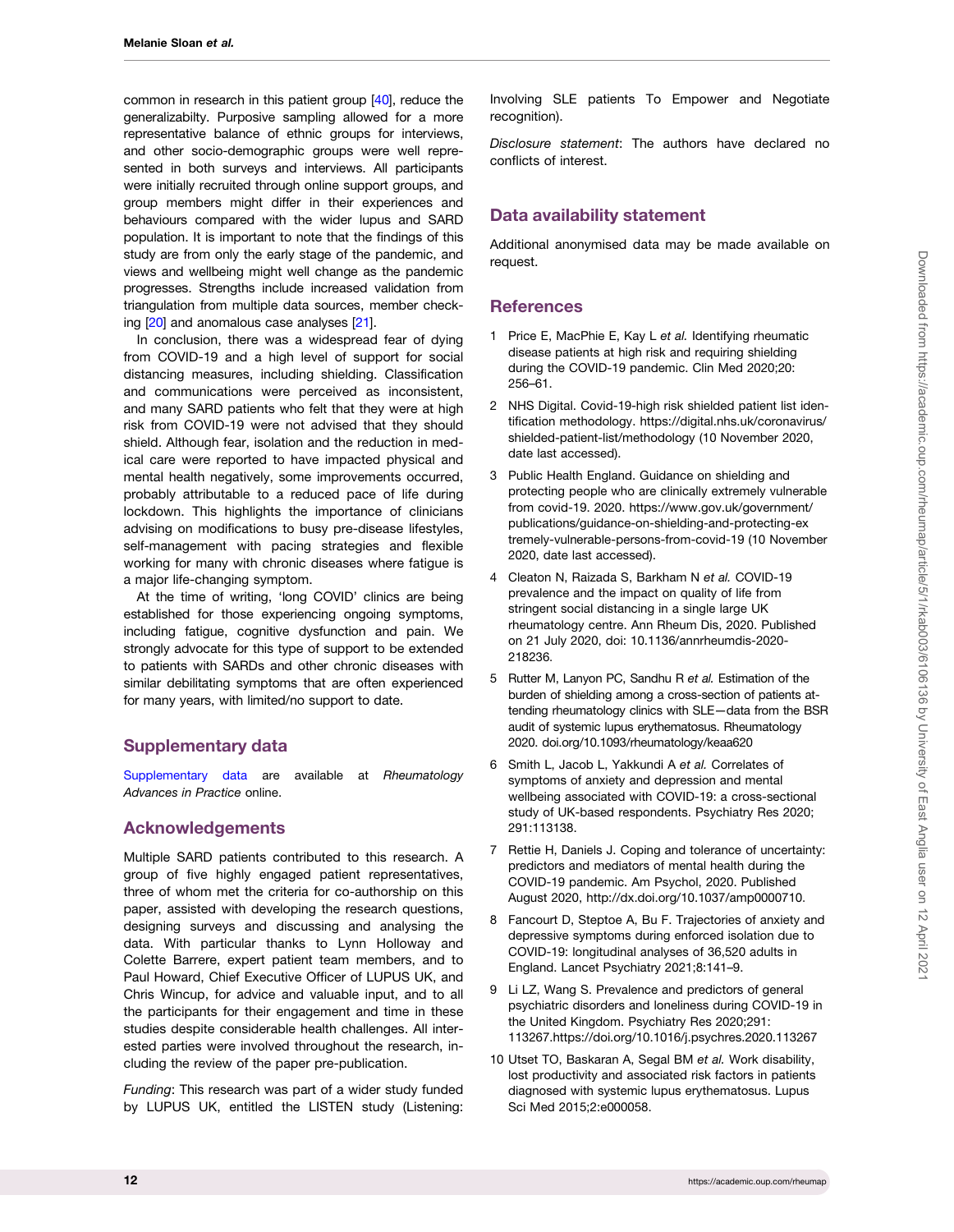- <span id="page-12-0"></span>11 Booth S, Price E, Walker E. Feeling the benefit: lupus and the world of welfare. Lupus Sci Med 2019;6 (Suppl 1):A116.1.
- [12](#page-10-0) Kent T, Davidson A, Newman D et al. Burden of illness in systemic lupus erythematosus: results from a UK patient and carer online survey. Lupus 2017;26: 1095–100.
- [13](#page-1-0) Genetic Alliance UK. The rare reality of COVID-19. 2020. [https://covid-19.geneticalliance.org.uk/wp-content/](https://covid-19.geneticalliance.org.uk/wp-content/uploads/2020/07/Covid-19-Rare-Reality.pdf) [uploads/2020/07/Covid-19-Rare-Reality.pdf.](https://covid-19.geneticalliance.org.uk/wp-content/uploads/2020/07/Covid-19-Rare-Reality.pdf) (4 December 2020, date last accessed).
- [14](#page-1-0) Sloan M, Gordon C, Harwood R et al. Impacts of the COVID-19 pandemic on the medical care and behaviour of patients with systemic autoimmune diseases: a longitudinal study. Rheumatol Advan Pract 2020[;https://aca](https://academic.oup.com/rheumap/advance-article abstract/doi/10.1093/rap/rkaa072/6033663) [demic.oup.com/rheumap/advance-article abstract/doi/](https://academic.oup.com/rheumap/advance-article abstract/doi/10.1093/rap/rkaa072/6033663) [10.1093/rap/rkaa072/6033663 \(11 November 2020, date](https://academic.oup.com/rheumap/advance-article abstract/doi/10.1093/rap/rkaa072/6033663) [last accessed\).](https://academic.oup.com/rheumap/advance-article abstract/doi/10.1093/rap/rkaa072/6033663)
- [15](#page-10-0) RAIRDA. Chronic crisis. The impact of COVID-19 on people with rare autoimmune rheumatic diseases. The Rare Autoimmune Rheumatic Disease Alliance. [https://](https://rairdaorg.files.wordpress.com/2020/08/chronic-crisis-report-june-2020-1.pdf) [rairdaorg.files.wordpress.com/2020/08/chronic-crisis-re](https://rairdaorg.files.wordpress.com/2020/08/chronic-crisis-report-june-2020-1.pdf) [port-june-2020-1.pdf](https://rairdaorg.files.wordpress.com/2020/08/chronic-crisis-report-june-2020-1.pdf)
- [16](#page-1-0) Tong A, Sainsbury P, Craig J. Consolidated criteria for reporting qualitative research (COREQ): a 32 item checklist for interviews and focus groups. Int J Qual Health Care 2007;19:349–57.
- [17](#page-1-0) Tennant R, Hiller L, Fishwick R et al. The Warwick-Edinburgh Mental Well-being Scale (WEMWBS): development and UK validation. Health Qual Life Outcomes 2007;5:63.
- [18](#page-1-0) Glaser BG. Theoretical sensitivity: Advances in the methodology of grounded theory. Mill Valley, California: The Sociology Press, 1978.
- [19](#page-1-0) Braun V, Clarke V. Using thematic analysis in psychology. Qual Res Psychol 2006;3:77–101. DOI: 10.1191/1478088706qp063oa
- [20](#page-1-0) Birt L, Scott S, Cavers D et al. Member checking: a tool to enhance trustworthiness or merely a nod to validation? Qual Health Res 2016;26:1802–11.
- [21](#page-1-0) Seawright J. The case for selecting cases that are deviant or extreme on the independent variable. Sociol Methods Res 2016;45:493–525.
- [22](#page-10-0) Logie CH, Turan JM. How do we balance tensions between COVID-19 public health responses and stigma mitigation? Learning from HIV research. AIDS Behav 2020;24:2003–6.
- [23](#page-10-0) Abrams T, Abbott D. Disability, deadly discourse, and collectivity amid coronavirus (COVID-19). Scand J Disabil Res 2020;22:168–74.
- [24](#page-10-0) Chen B, McNamara DM. Disability discrimination, medical rationing and COVID-19. Asian Bioeth Rev 2020;12:511–8.
- [25](#page-10-0) Iacobucci G. Covid-19: GPs angry they were not told about changes to shielding advice. BMJ 2020;369:m2196.
- [26](#page-10-0) Rubin GJ, Amlôt R, Page L et al. Public perceptions, anxiety, and behaviour change in relation to the swine flu outbreak: cross sectional telephone survey. BMJ 2009; 339:b2651.
- [27](#page-10-0) Holmes EA, O'Connor RC, Perry VH et al. Multidisciplinary research priorities for the COVID-19 pandemic: a call for action for mental health science. Lancet Psychiatry 2020;7:547–60.
- [28](#page-10-0) Gianfrancesco M, Hyrich KL, Al-Adely S et al. Characteristics associated with hospitalisation for COVID-19 in people with rheumatic disease: data from the COVID-19 Global Rheumatology Alliance physicianreported registry. Ann Rheum Dis 2020;79:859–66.
- [29](#page-10-0) Grange L, Guilpain P, Truchetet M-E et al. Challenges of autoimmune rheumatic disease treatment during the COVID-19 pandemic: a review. Therapies 2020;75:335–42.
- [30](#page-10-0) Peach E, Rutter M, Lanyon P et al. Risk of death among people with rare autoimmune diseases compared to the general population in England during the 2020 COVID-19 pandemic. Rheumatology, 2020. Published on 4 December 2020, [https://doi.org/10.1093/rheumatology/](https://doi.org/10.1093/rheumatology/keaa855) [keaa855.](https://doi.org/10.1093/rheumatology/keaa855)
- [31](#page-10-0) Dejaco C, Alunno A, Bijlsma JW et al. Influence of COVID-19 pandemic on decisions for the management of people with inflammatory rheumatic and musculoskeletal diseases: a survey among EULAR countries. Ann Rheum Dis 2020;Published on 6 November 2020. doi: 10.1136/annrheumdis-2020-218697
- [32](#page-10-0) Torjesen I. Covid-19: Charities call for clear advice after "utter mess" of shielding texts. BMJ 2020;369:m2173.
- [33](#page-10-0) Armanasco AA, Miller YD, Fjeldsoe BS, Marshall AL. Preventive health behavior change text message interventions: a meta-analysis. Am J Prev Med 2017;52: 391–402.
- [34](#page-10-0) Mir N, Cheesbrough J, Troth T et al. COVID-19 related health anxieties and impact of specific interventions in patients with inflammatory bowel disease in the UK. Frontline Gastroenterol, 2020. Published on 11 September 2020, doi: 10.1136/flgastro-2020-101633
- [35](#page-10-0) Kipps S, Paul A, Vasireddy S. Incidence of COVID-19 in patients with rheumatic disease: is prior health education more important than shielding advice during the pandemic? Clin Rheumatol 2020;1–5. doi: 10.1007/s10067-020-05494-6. Epub ahead of print. PMID: 33174109; PMCID: PMC7655460.
- [36](#page-10-0) Jacob L, Tully MA, Barnett Y et al. The relationship between physical activity and mental health in a sample of the UK public: a cross-sectional study during the implementation of COVID-19 social distancing measures. Ment Health Phys Act 2020;19:100345.
- [37](#page-10-0) Radtke T, Haile S, Dressel H et al. Recommended shielding against COVID-19 impacts physical activity levels in adults with cystic fibrosis. J Cyst Fibros 2020;19:875–9.
- [38](#page-10-0) Sloan M, Naughton F, Harwood R et al. Is it me? The impact of patient–physician interactions on lupus patients' psychological well-being, cognitions, and healthcareseeking behaviour. Rheumatol Advan Pract 2020;4:[rkaa037.](http://rkaa037)
- [39](#page-10-0) Sloan M, Harwood R, Sutton S et al. Medically explained symptoms: a mixed methods study of diagnostic, symptom and support experiences of patients with lupus and related systemic autoimmune diseases. Rheumatol Advan Pract 2020;4: [rkaa006](http:// rkaa006).